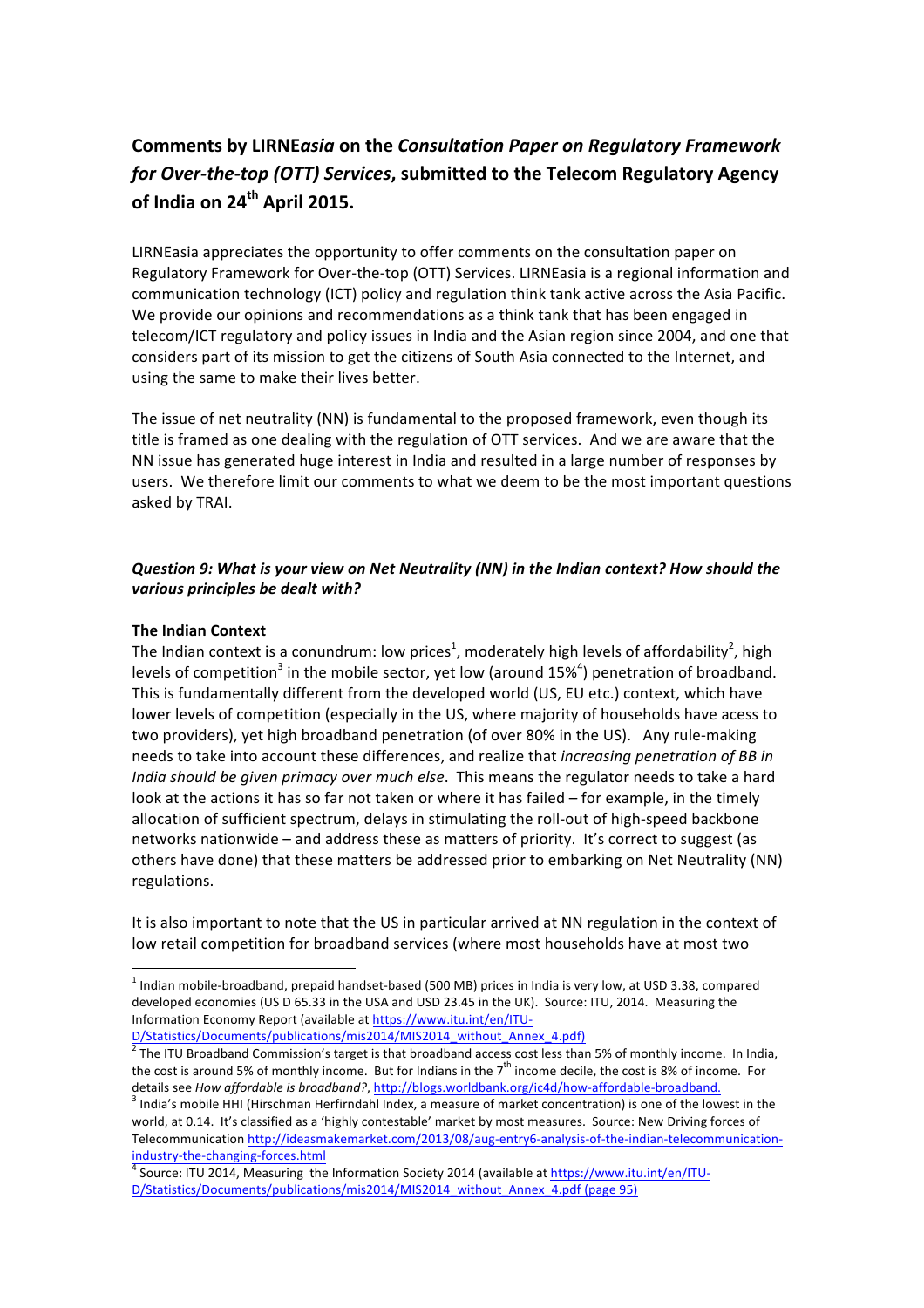service providers to choose from – one cable TV operator and one fixed line company), thereby making NN regulations an important part of correcting the power of the last-mile providers. The situation in India is different – even though fixed penetration is negligible, mobile is widespread, and there is choice for consumers. So different tools are available to the Indian regulator compared to the US.

If, however, TRAI insists on ruling on NN, it is vital to realize that the rules will have an impact on the broad Internet ecosystem well beyond the TSP/OTT players of today, and that any rules will have to be nuanced enough to accommodate the capabilities of future technologies and an evolving understanding of what is defined as NN. Unfortunately the track record of most emerging Asian regulators to engage in nuanced, flexible and timely rule making is poor. As such, doing nothing maybe better than doing the wrong thing.

In terms of regulatory priorities, getting the majority of Indian citizenry connected to the Internet at reasonably good speeds and affordable prices should be the primary objective of TRAI. Therefore, maintaining a competitive broadband market that provides consumer choice and innovative price-quality bundles is key.

### **Principles of NN as applicable to India**

 

Broadly, the net neutrality debate is about preserving the open nature of the Internet - that is, the idea that any user can access any content irrespective of the type of content or its producer. Specifically, it breaks down into three principles commonly referred to as: no blocking, transparency of traffic management practices, and, no throttling or paid prioritization. 

**1) Blocking** refers to making certain types of content or certain types of web sites unavailable to all users or to a group of users. This is to be avoided at all costs, except when there is clear mandate to block content based on other laws in a country (such as legal blocking of child pornographic content, for example) or broadly agreed Internet codes of practice (such as the ISP or email application service providers blocking the generating of junk mail/spam).

**2) Transparency of traffic management** is necessary because most networks need to engage in what is termed reasonable network management practices, which necessitates giving preference to certain content at a given time. Such prioritization is required because the Internet is not an unlimited resource and there are bottlenecks in the Internet pipeline at a given point in time. These scarce resources need to be managed. Examples may be prioritizing delay sensitive traffic (e.g. voice before email or FTTP), rendering resolution of content dynamically (video over wireless to big screens vs. small screens), reserving bandwidth for delay-sensitive traffic (voice over LTE), or prohibiting high bandwidth traffic (e.g. video on airplanes)<sup>5</sup>. The way to handle reasonable traffic management is to enforce transparency – that is, requiring that all ISPs (TSPs) regularly publish the methods of 'reasonable traffic management' they undertake on a routine or one-off basis. The public should have access to this data. The regulator should review the same.

**3) Paid prioritization** refers to the ISP/TSP prioritizing a particular type of content or a particular content creator's traffic over others, in return for payment (in kind, or direct financial payments both count)<sup>6</sup>. There are different flavors of 'paid prioritization' and each

<sup>&</sup>lt;sup>5</sup> Christopher Yoo, presentation at GSMA Mobile World Congress 2015 Ministerial Program contains more on these types of prioritizations.

 $^6$  Note the term 'prioritization' here is not used it's purely technical sense (as used by the IP/telecom community, and refers to the first-in-first-out principle of packet prioritization). Instead it refers to the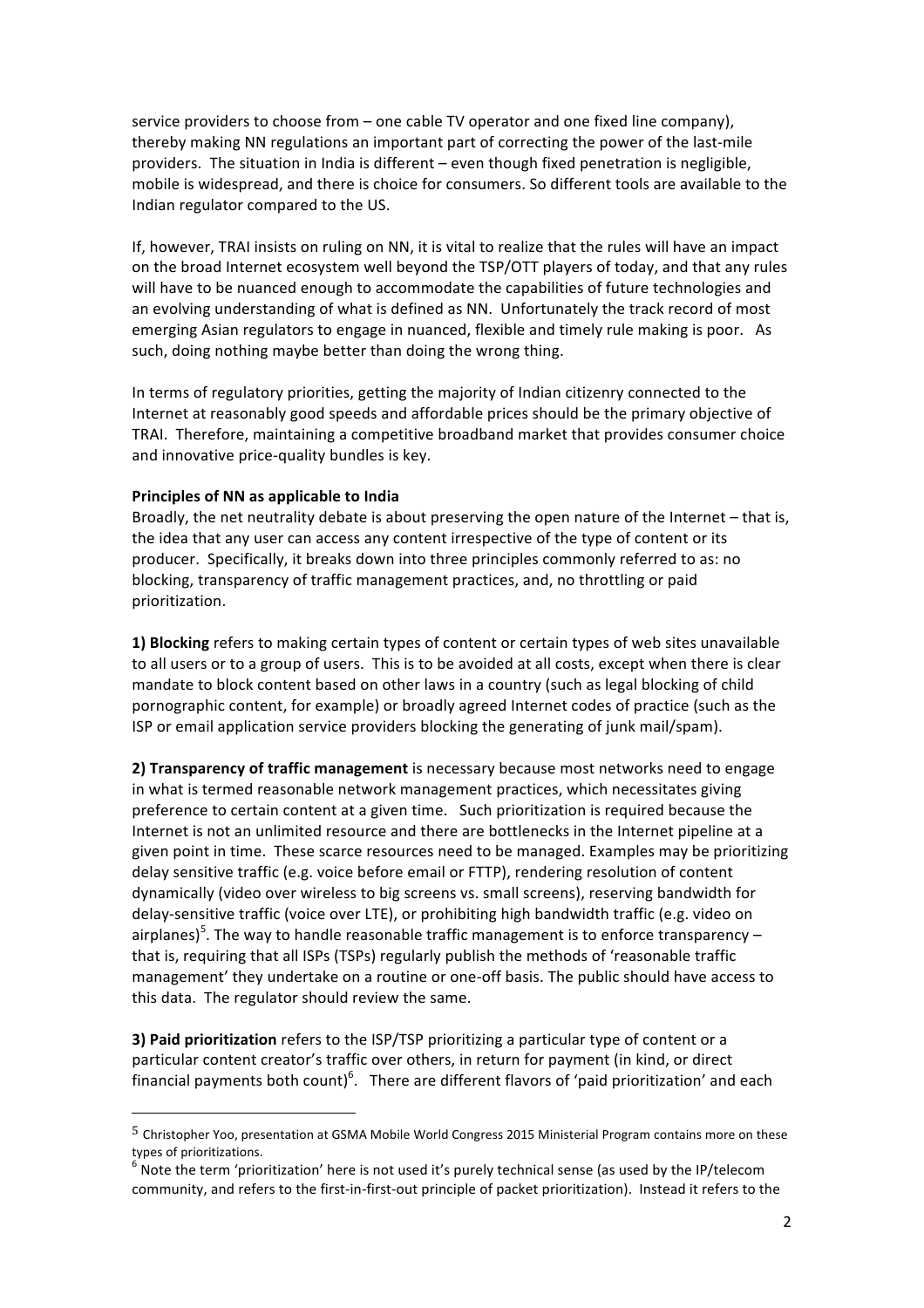should be evaluated on the ways in which it impacts welfare (i.e. how it enhances or reduces consumer/producer welfare) and the ways in which competitive dynamics are impacted (is it creating more competition or less?).

*a) ETNO/WCIT type paid prioritization*: At one end of the paid prioritization spectrum is the example seen in the US when Comcast throttled Netflix traffic for a period of time, until interconnection agreements between Comcast and the sending network were renegotiated<sup>7</sup>. This is also the type of payment that has been argued for and promoted by ETNO's proposals that were prominent in the early discussions leading up to the 2012 ITU/WCIT. 

The problem with paid priority is two fold  $-$  ISPs refusing to carry traffic of content providers who do not pay them, and making the creation of internet 'fast lanes', where only the content for which the creator pays for is prioritized, making the rest effectively unreachable due to poor quality (de-prioritization). While deep-pocketed content providers (such as Netflix) may be able to pay, what does a not-for-profit like Khan Academy do? Does this mean that users in India won't be able to access educational content via Khan Academy? In theory, both problems find solution in a competitive market and in the enforcement of strong broadband quality of service (QoS) standards. For example, while it is possible that ISP A won't carry a particular type of content (because ISP A isn't getting paid by the content owner), ISP B competes for the same consumer and will want to differentiate themselves by carrying that content. In a sufficiently competitive market, users can switch. Moreover, every ISP is faced with network-effects, where the value of the network increases as more users utilize it, and as more content becomes available on it. As such, one could argue that an ISP can decide to subsidize certain non-paying content in order enhance the positive network effects. In addition, if TRAI is able to monitor and effectively ensure that ISPs are delivering the promised speed/throughput to every user, then it has a way to ensure that the creation of fast-lanes (highways) does not impact the people on the regular road. I.e., Netflix (if it pays an ISP, in this example) may be faster-than-normal to download, but even Khan Academy content (which in this example is not paying the ISP) will arrive at the minimum guaranteed speed that the user has paid for.

Both these pre-conditions (i.e. of the regulator being able to monitor/enforce retail QoS standards and to ensure the existence of a competitive retail broadband market) are necessary to counter-balance the dangers of ETNO-type payment systems. Unfortunately, the track record of most regional regulators in monitoring and strictly enforcing QoS standards for all users is questionable -LIRNEasia's broadband testing results shows Indian users repeatedly experience less than promised broadband speeds from their ISPs<sup>8</sup>. Furthermore, Indian mobile operators have repeatedly shown 'cartellike' behavior (e.g. when it comes to price setting). As such, this type of paid prioritization, while theoretically acceptable, in practice (i.e. when faced with the realistic ability to monitor the pre-conditions mentioned above) could be seriously detrimental to the open nature of the Internet.

<sup>&</sup>lt;u> 1989 - Andrea Santa Andrea Andrea Andrea Andrea Andrea Andrea Andrea Andrea Andrea Andrea Andrea Andrea Andr</u> concept of positive or negative discrimination, which may involve payment by players in different layers of the network

Seward, N. (2014, August 27). The inside story of how Netflix came to pay Comcast for internet traffic. Retrieved from <u>http://qz.com/256586/the-inside-story-of-how-netflix-came-to-pay-comcast-for-internet-traffic/</u>.<br><sup>8</sup> LIRNEasia. (2014, March). *Broadband Quality of Service Experience (QoSE) Indicators Q1-2014*. Retrieved April 24,

<sup>2015,</sup> from LIRNEasia : http://lirneasia.net/wp-content/uploads/2010/10/BBQoSE-Report\_Final.pdf ; and <sup>8</sup>

LIRNEasia. (2013, March). *Broadband Quality of Service Experience (QoSE) Indicators Q1-2013*. Retrieved April 24, 2015, from LIRNEasia: http://lirneasia.net/wp-content/uploads/2013/03/Broadband-QoSE-report-March-2013\_V2.pdf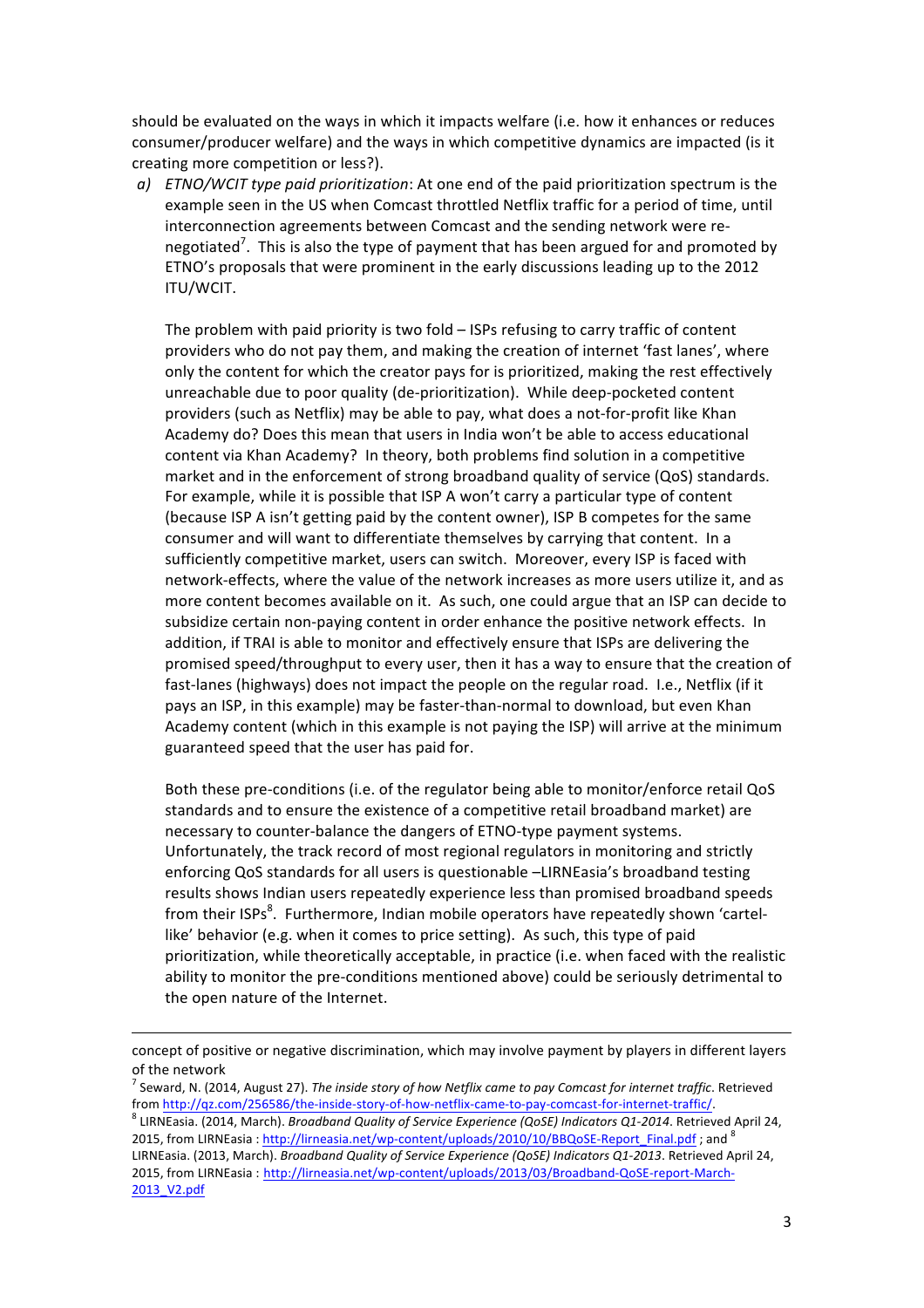*b) Zero Rating* (*ZR*): Somewhere in the middle of the spectrum is Zero Rated content, where certain types of content do not count towards the data cap of users. The most common form of ZR is where popular content (social media such as Facebook, Twitter) or communication services (Viber, WhatsApp) are zero rated, either for free or for a nominal fee. The danger is that price sensitive users will only consume these zero rated content, and never experience the vast and rich Internet (i.e., stay within the ISPs walled garden or stay within Facebook only, etc.). This danger is something we are concerned about. But we have little evidence that this is a real danger simply because it's just too early to find concrete evidence of zero-rated content creating a different type of Internet experience. This is because the phenomenon of ZR is relatively new. We also know that the phenomena of people thinking that Facebook = the Internet (i.e. consuming the Facebook, but not thinking they are on the Internet or not consuming the broader Internet) is not a new one. It was happening well before the ZR phenomena, as found separately in research carried out by LIRNEasia, RIA and Quartz $^9$ . The other danger is that ISPs/TSPs will zero rate content from organizations they have vertical alignments with, and make it impossible for users to access other similar/competing content - for example, an ISP can promote their subsidiaries' music content, and block or throttle/downgrade other music streaming content. This would be a clear violation of the open Internet principle. There are two ways to ensure this doesn't happen. First, is the enforcement of QoS standards (so the minimum promised speed for which the user is paying for is guaranteed even for non-ZR content) and 'no-blocking' principle. Second is active monitoring and rulings against anti-competitive behavior – where the competition commission and TRAI need to clearly coordinate and act.

The first question to ask about ZR is whether it promotes economic activity that would otherwise not have taken place. The answer seems to be yes, anecdotally at least, since high numbers of new users start consuming the ZR content when it's offered. And new firms such as Syntonic has emerged to managed sponsored data on behalf of content providers and telcos – an economic activity that would not have taken place without ZR. The second question to ask about ZR is what impacts it is having on competitive dynamics in the market – is it (or will it in the future) increase or decrease competitive at different points of the value chain? It is possible that TSP walled gardens give significant powers to them, and may stifle innovation by small/new app developers. It is also possiblet hat one platform/OTT (such as Facebook) is Zero Rated and gains so much power because users only are inside the Facebook platform. The network effects then lead all other content to try to be on Facebook, giving Facebook significant power. On the other hand, banning ZR has at least on one occasion has reduced competition in the market. Metro PCS5<sup>th</sup> largest US mobile operator developed a zero rated You Tube as an answer to its financial struggles. Net Neutrality adovcates argued against the ZR plan, leaving the struggling company no choice but to sell itself to T-Mobile, reducing overall competition in the market. But such examples are yet to be systematically documented.

On the other hand, only thing we know about ZR is that when it's offered, it has the effect of attracting users to the zero rated content, and that these users are more frequent users of the specified content. There is possibly a 'conversion effect' (i.e. users convert from 'ZR consumers' to 'regular Internet' consumers after getting their first experience via ZR), but this is not systematically documented (except perhaps in the case of Turkish telco

 $9$  Mirani, L. (2014, February 9). *Millions of Facebook users have no idea they're using the internet.* Retrieved from http://qz.com/333313/milliions-of-facebook-users-have-no-idea-theyre-using-the-internet.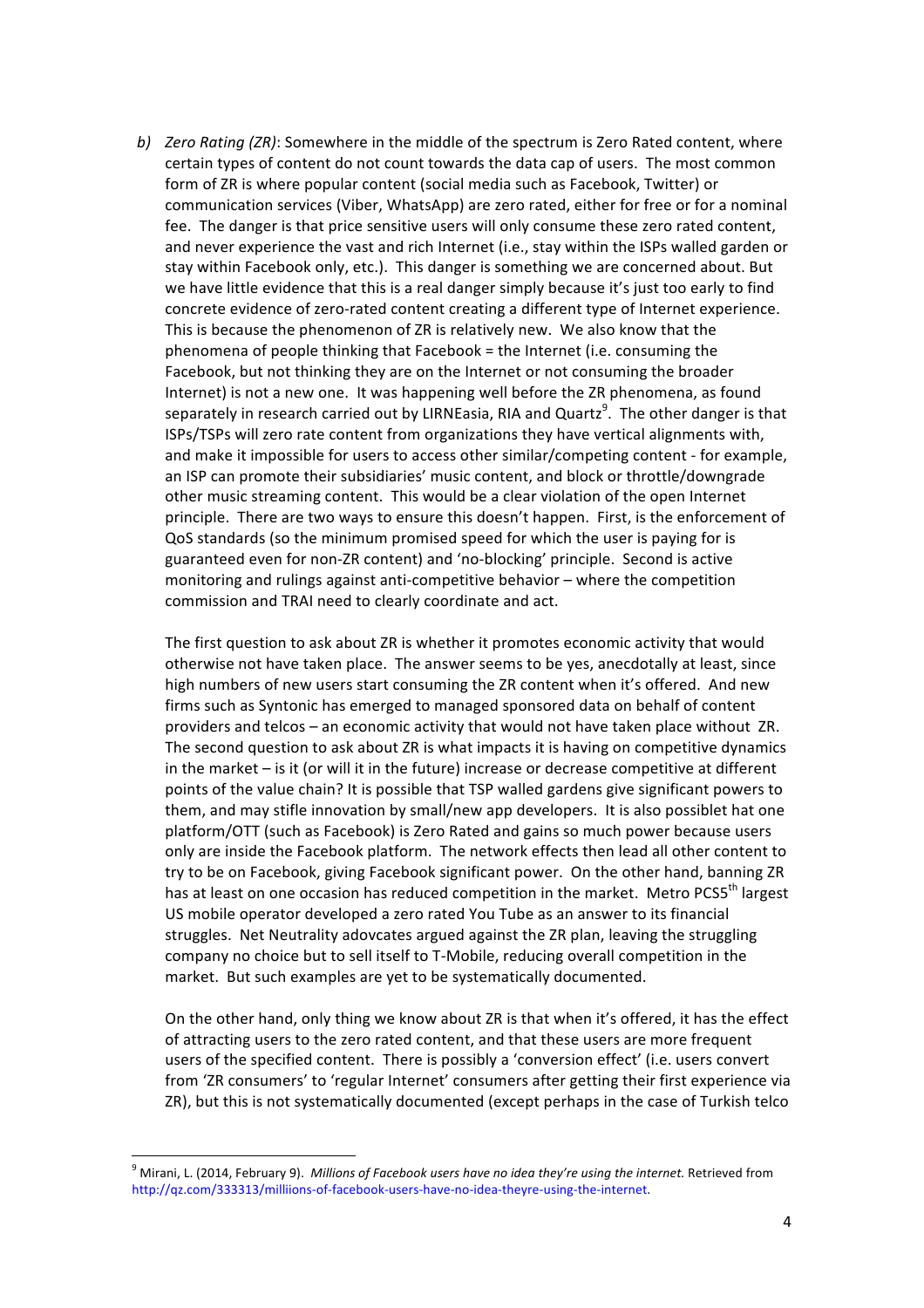Turkcell's ZR offering a few year's back<sup>10</sup>). But we believe it is worth understanding the impacts of ZR before it is banned. As such, we present the possible other ways to make ZR more palatable from the Net Neutrality point of view such as:

- One-click-away-ZR: Where a popular app (e.g., Facebook) is zero-rated, but so is the first URL users click through to, outside of the app. This way, they are not always inside Facebook, but have a chance to visit (for free/uncapped) the first level links outside Facebook (clicking through to subsequent links is charged as normal).
- *Time-limited ZR:* Limiting ZR to a particular promotional time period. After this, users who see the value of consuming the content will pay normal rates and have access to the whole internet at the same price
- *ZR* in return for ad viewing: Users are asked to watch 5 minutes of advertisements, in return for getting 1 hour of free internet
- *ZR 2G access*: Internet access on 2G is automatically zero rated, while 3G access is charged as normal. This has the benefit of getting free (albeit slow) access to the Internet for our citizens
- Anyone can zero rate: in theory, anyone who negotiates with the ISP/TSP is able to zero rate their content
- *c*) Different speeds for different prices: At the other end of the spectrum is the practice of different speeds for deferent prices. This is only mentioned because some strong NN advocates have argued that this violates net neutrality - some users get a fast lane to the Internet based on their ability to pay. We clearly do NOT see this as any violation of NN, since differentiated price-quality bundles are a natural, and desirable feature of a mature, competitive market.

*Question 1: Is it too early to establish a regulatory framework for Internet/OTT services since* the Internet penetration is still evolving, access speeds are generally low and there's limited *coverage of high speed BB in the country?* Or should some beginning be made now with a regulatory framework that could be adapted to frameworks in the future.

TRAI/Indian regulators has a choice of doing something now (i.e. in the classic tradition of exante regulation, making a set of rules that define the parameters within which players in the market can operate) or waiting till later until something prompts/forces action (i.e., in the tradition of ex-post regulation, perhaps a market actor files a case citing anti-competitive behavior, for example). Ex-ante rule-making may create a level playing field for all (not just those currently in the market), but needs to be able to take into account the ecosystem of the Internet (not just of the telecom 'pipes') and be able to handle future technologies and business models. Ex-post rule-making may require resources and capabilities inside the various regulatory bodies (TRAI, the Competition Commission of India (CCI)) that may not currently exist.

In this context, we see that TRAI/regulators have several ways to react today, as shown in Table 1. Each approach has pros and cons.

<sup>&</sup>lt;sup>10</sup> Shears, M. (n.d.). *Net Neutrality, Zero-Rating & Development: What's the Data?* Retrieved from http://www.intgovforum.org/cms/wks2014/index.php/proposal/view\_public/208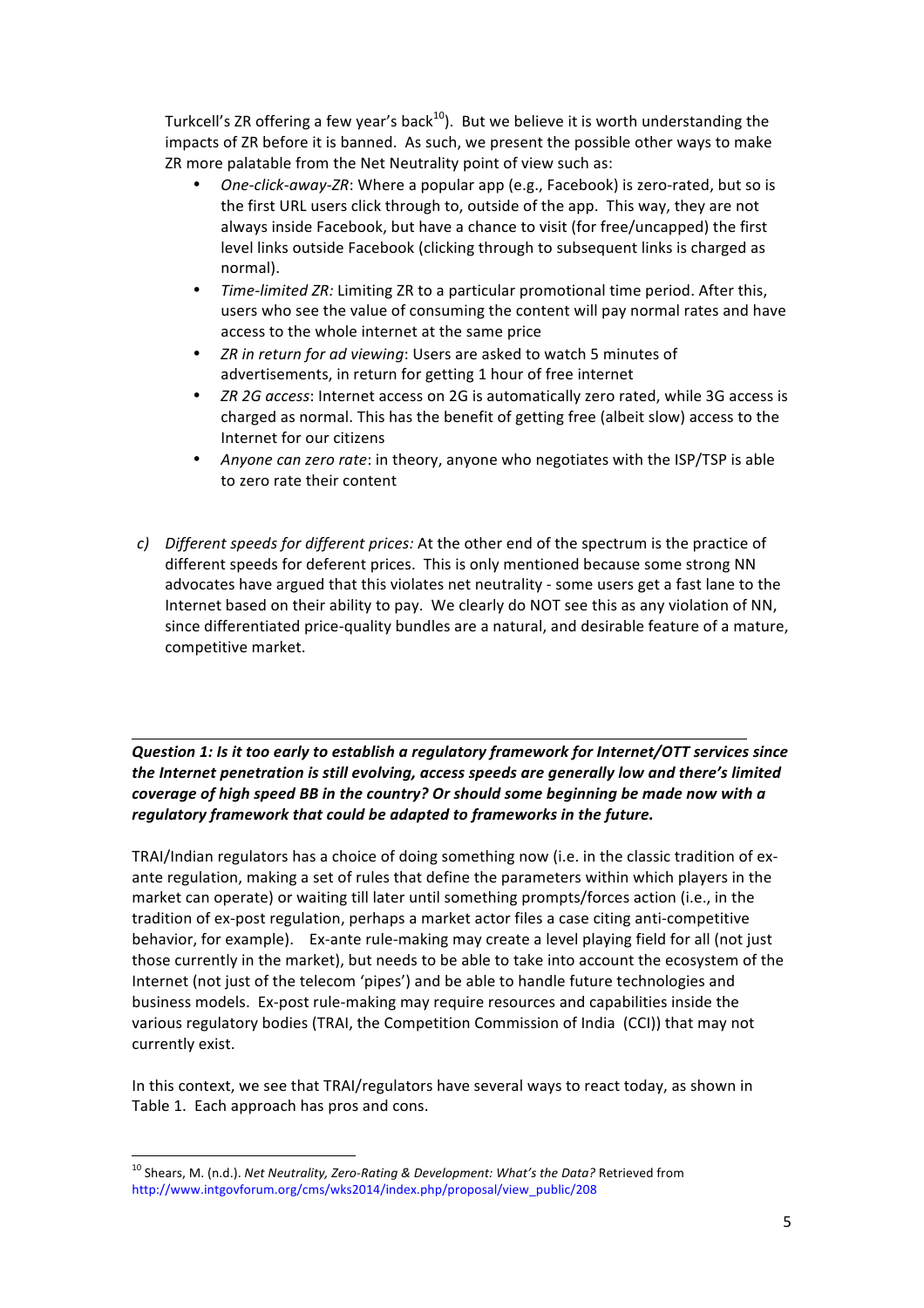| Table 1: Possible courses of action for TRAI |  |
|----------------------------------------------|--|
|----------------------------------------------|--|

| Possible course of action by                                                                                                                                                                                                                                                                                                                                                                                                        | What would be                                                                                                                                                                                                                                                                        | What would NOT                                                                                                                                                     | Why this could be good                                                                                                                    | Why this approach could be bad                                                                                                                                                                                                                                                                                                                                                                                                                                                            | LIRNEasia's                                                                                                                                                                    |
|-------------------------------------------------------------------------------------------------------------------------------------------------------------------------------------------------------------------------------------------------------------------------------------------------------------------------------------------------------------------------------------------------------------------------------------|--------------------------------------------------------------------------------------------------------------------------------------------------------------------------------------------------------------------------------------------------------------------------------------|--------------------------------------------------------------------------------------------------------------------------------------------------------------------|-------------------------------------------------------------------------------------------------------------------------------------------|-------------------------------------------------------------------------------------------------------------------------------------------------------------------------------------------------------------------------------------------------------------------------------------------------------------------------------------------------------------------------------------------------------------------------------------------------------------------------------------------|--------------------------------------------------------------------------------------------------------------------------------------------------------------------------------|
| <b>TRAI</b>                                                                                                                                                                                                                                                                                                                                                                                                                         | allowed                                                                                                                                                                                                                                                                              | be allowed                                                                                                                                                         |                                                                                                                                           |                                                                                                                                                                                                                                                                                                                                                                                                                                                                                           | recommendation                                                                                                                                                                 |
| A) Implement "All out NN<br>regulation"<br>Ban all forms of blocking,<br>throttling, paid prioritization,<br>zero rating, etc. Enforced<br>transparency of traffic<br>management practices by TSPs                                                                                                                                                                                                                                  | > Only narrowly<br>defined 'reasonable<br>traffic management<br>practices'. All such<br>practices must be<br>disclosed to<br>users/TRAI                                                                                                                                              | > Blocking of any<br>content.<br>> Throttling of any<br>content<br>> Paid<br>prioritization of<br>any form<br>> Zero rated<br>content                              | Requires only moderate<br>regulatory capacity<br>implement, since 'best<br>practices' from other<br>countries can be imposed<br>directly. | > May dissuade the emergence of creative<br>business models that induce higher<br>broadband access by Indian users.<br>> May possibly dissuade network<br>investment by TSPs<br>> May increase price of data since TSPs<br>can only make money on metered use                                                                                                                                                                                                                             | Not recommended<br>at this point in time                                                                                                                                       |
| <b>B1) Impose minimal NN</b><br>definition now. Decide the<br>rest ex-post<br>Define NN narrowly now and<br>implement (e.g. no blocking,<br>and no throttling of traffic, with<br>transparency of traffic<br>management practices) but<br>leave the rest (e.g. paid<br>prioritization, Zero Rated<br>content, other) to decide later,<br>as and when violations are<br>perceived and/or brought to<br>the attention of authorities. | > 'Reasonable traffic<br>management<br>practices', with<br>public disclosure of<br>same<br>> Various forms of<br>paid prioritization<br>(but subject to anti-<br>competitive<br>behavior) review<br>> Zero rated content<br>(but subject to anti-<br>competitive<br>behavior review) | >Blocking of any<br>content<br>>Throttling of any<br>content in a<br>manner that<br>degrades quality<br>of other content<br>(min. speed<br>guarantees<br>enforced) | Signficantly increase TSP<br>revenues and provide<br>necessary inducement for<br>rolling out higher-speed<br>networks                     | > Gives operators significant control over<br>what goes inside the walled-garden.<br>> May create 'Internet fast lanes' if TRAI<br>doesn't impose strict retail QoS standards<br>and disallows carte-like behavior.<br>> Requires very high level of competency<br>by regulators to monitor, detect and take<br>actions against violations of anti-<br>competitive behavior, violations of QoS<br>standards. These are the minimal<br>conditions for maintaining a level playing<br>field | Not recommended<br>since burden of<br>enforcing the<br>minimal necessary<br>conditions for not<br>disadvantaging<br>users is hard to<br>implement given<br>regulatory capacity |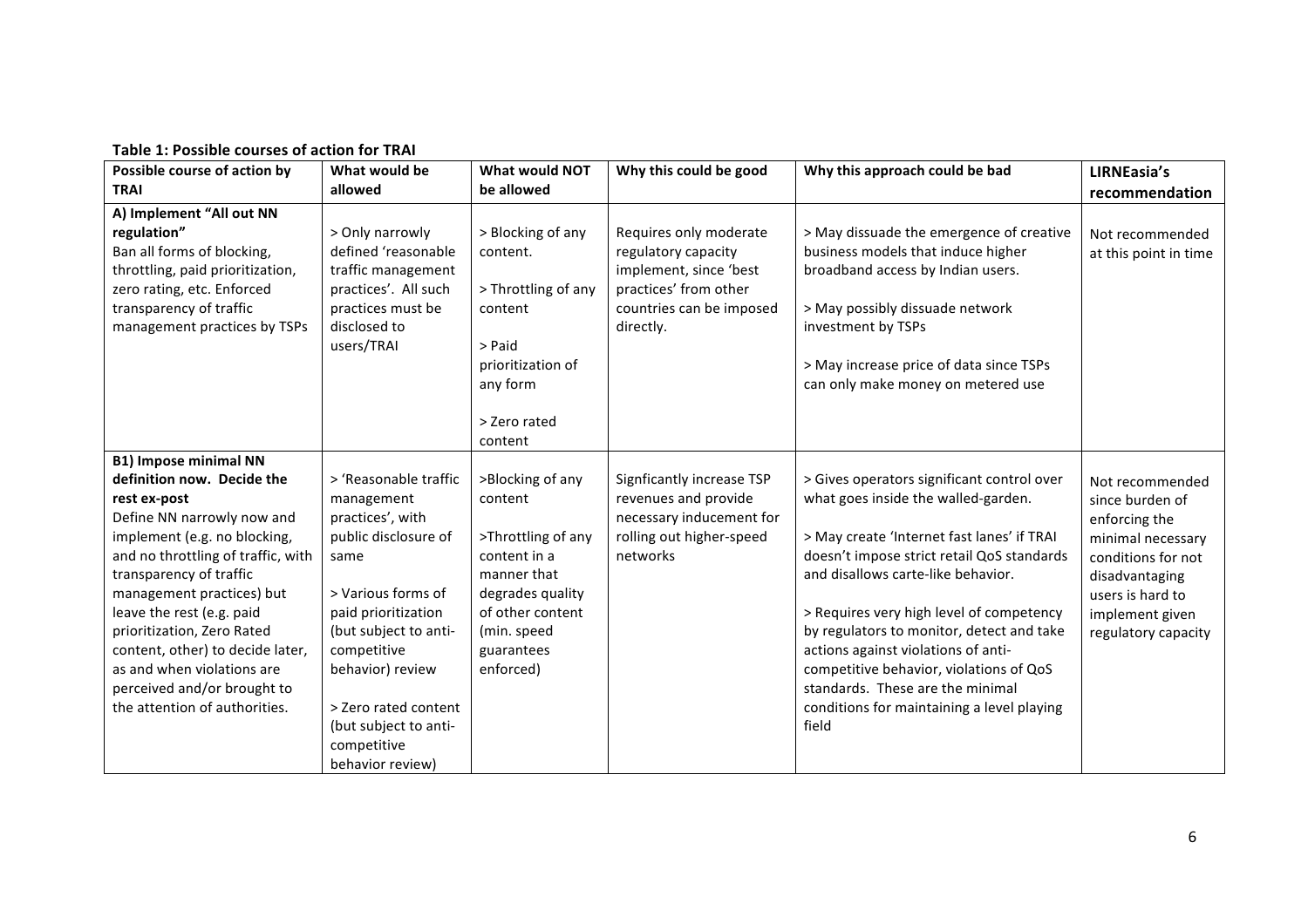| <b>B2) Impose broader NN</b>     | > 'Reasonable traffic | > Blocking of any   | > May increase Internet        | > The possibility of committing a Type 2      | This is our          |
|----------------------------------|-----------------------|---------------------|--------------------------------|-----------------------------------------------|----------------------|
| definition that allows zero      | management            | content             | adoption since popular         | (false negative) error exists - i.e. allowing | preferred option,    |
| rating now. Decide the rest      | practices', with      |                     | content is zero rated and      | zero rating now, and finding out in the       | specially since TRAI |
| ex-post                          | public disclosure of  | > Throttling of any | induces users to access        | future that it is harmful for competition.    | seems intent on      |
| Agree on broad principles of     | same                  | content in a        | the Internet                   | The mitigating factor is that Type 2 errors   | acting on NN         |
| NN (e.g. no blocking,            |                       | manner that         |                                | are more easily self-correcting than Type-    | issues, and the tone |
| transparency of traffic          | > Zero rated          | degrades quality    |                                | 1 (false positive) errors in a a competition  | of the consultation  |
| management practices) and        | content, subject to   | of other content    |                                | regulation context (see option C below)       | paper is to protect  |
| allow Zero Rated content         | review for anti-      | (min. speed         |                                |                                               | TSP's interests.     |
| (subject to anti-competitive     | competitive           | guarantees          |                                | > Requires moderate levels of competency      | Even here, the       |
| behavior reviews). But leave     | practices             | enforced)           |                                | by regulators to monitor, detect an take      | regulatory capacity  |
| the rest (forms of paid          |                       |                     |                                | actions against violations of anti-           | to enforce the       |
| prioritization) to decide later, |                       | > Paid              |                                | competitive zero rating business practices,   | minimal conditions   |
| as and when violations are       |                       | prioritization of   |                                | and QoS standards. These are the              | (of monitoring QoS   |
| perceived and/or brought to      |                       | various form        |                                | minimal conditions for maintaining a level    | and ensuring         |
| the attention of authorities.    |                       |                     |                                | playing field                                 | against cartel       |
| This is more-or-less the         |                       |                     |                                |                                               | behavior) needs to   |
| USA/FCC approach.                |                       |                     |                                |                                               | be evaluated         |
| C) Do nothing now. Watch,        | > All activity is     | > None, unless      | >In a situation where          | > May seriously change the competitive        | > We see some        |
| monitor, be ready to act in the  | allowed               | regulators make a   | insufficient information is    | dynamics in the market, where ISPs/TSPs       | merit in taking this |
| future                           |                       | determination of    | available about the            | have long-term advantages that are hard       | approach in the      |
|                                  |                       | anti-competitive    | positive or negative           | to correct, creating negative welfare         | near-term as long    |
|                                  |                       | behavior            | effects of various business    | effects. In other words, economic activity    | as TRAI and other    |
|                                  |                       |                     | models, this approach          | that may have taken place otherwise does      | regulators can       |
|                                  |                       |                     | avoids Type 1 (false           | not take place. And example would be          | monitor anti-        |
|                                  |                       |                     | positive) errors - i.e. ruling | new, local app developers being unable to     | competitive          |
|                                  |                       |                     | that, for example, zero        | reach certain consumers due to their lack     | behavior and are     |
|                                  |                       |                     | rating is anti competitive     | of negotiating power with ISPs.               | ready to act in the  |
|                                  |                       |                     | and banning it, when in        |                                               | future               |
|                                  |                       |                     | fact it could have been        |                                               |                      |
|                                  |                       |                     | useful.                        |                                               |                      |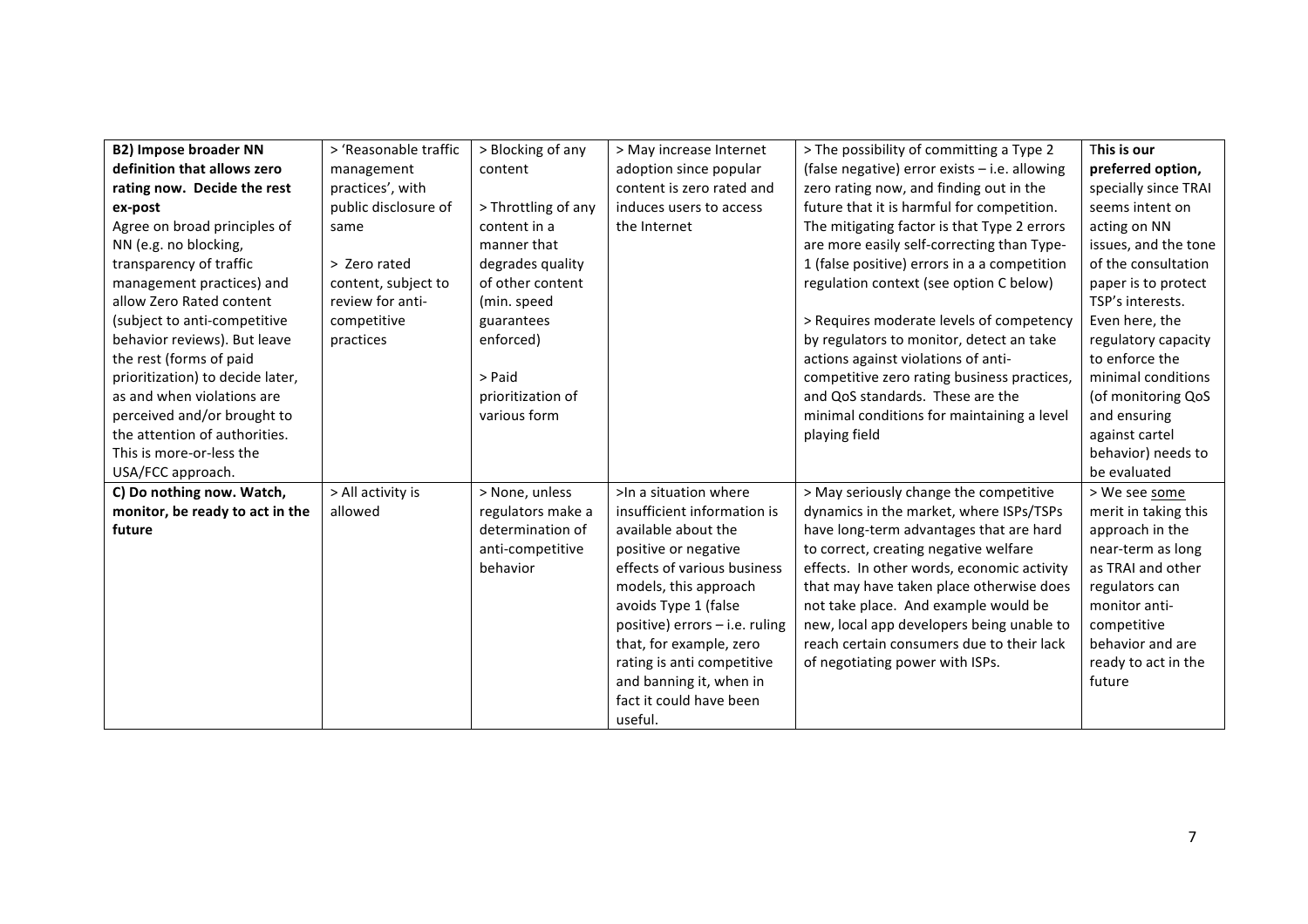*Question 2: Should the Internet/OTT players offering communication services (voice, messaging and video call services through applications (resident either in the country or* outside) be brought under the licensing regime?

No, OTT players offering communication services should not be brought under the licensing regime. 

Many of the most commonly used OTT apps and their creators are from outside of India. It is not possible to easily enforce licensing requirement on them. Therefore, practically, only the local OTTs (i.e. those with a physical and/or legal presence in India) will be subject to registration requirements. This will put the local OTTs at a further disadvantage, leaving them little choice but to register overseas in order to avoid the asymmetry in registration requirement. This is the opposite of what the Indian authorities are attempting to achieve  $$ the creation of a vibrant community of Indian OTT apps.

Communication-OTTs thrive because they provide a superior user experience (e.g. attachment of video, downloading of stickers etc. on messaging apps, for example) and because the price differential between alternatives makes them more attractive (e.g. cheaper to send a WhatsApp message than to send SMS). Both are normal evolutions of a mature and competitive market, and should not be banned.

**Question 6: How should the security concerns be addressed with regard to Internet/OTT** players providing communication services? What security conditions such as maintaining data records, logs etc. need to be mandated for such Internet/OTT players? And, how can compliance with these conditions be ensured if the applications of such Internet/OTT **players reside outside the country?** 

AND

**Question 7: How should the Internet/OTT players offering app services ensure security,** safety and privacy of the consumer? How should they ensure protection of consumer **interest?**

There are legitimate concerns about the data privacy, consumer rights or safety of users OTT content. But such concerns exist irrespective of whether the OTT is an overseas entity or Indian company. And such concerns exist with regard to TSPs too, not just OTTs. These are important things for a regulator to consider. Yet the place is not here, inside a set of rules that consider OTT regulation. And certainly not in the short time frame provided to stakeholders to respond.

A separate consultation should be undertaken on these matters, where the relevant government entities should be involved, since any such rules/laws will span jurisdictions well beyond TRAI. Furthermore such rules (for example, on the retention of records) are relevant to online and off-line businesses alike. One cannot deal with these important issues through licensing or inside a regulation that is primarily about Net Neutrality.